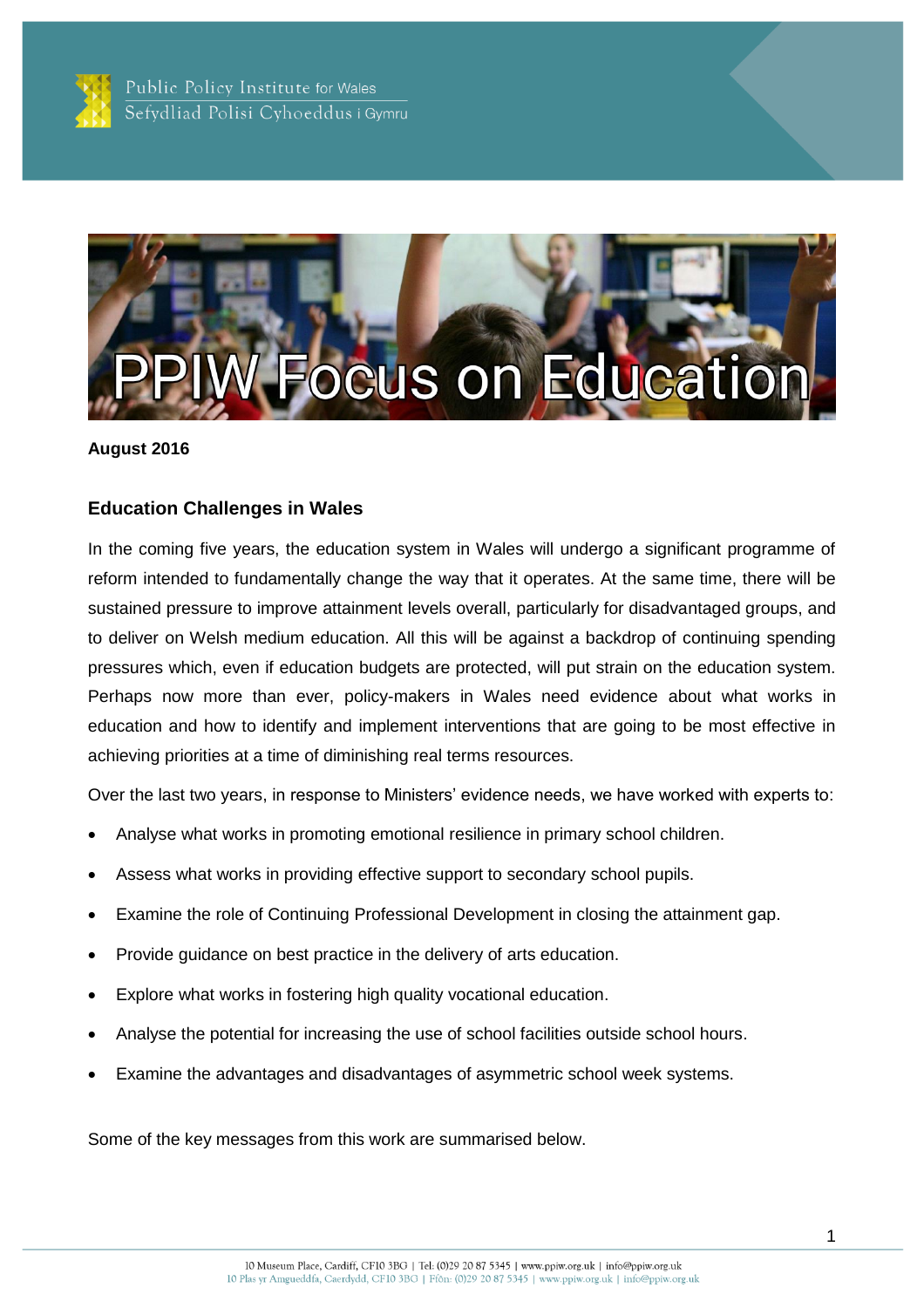

## **[Primary schools can have a lasting positive impact on children's emotional health](http://ppiw.org.uk/files/2016/02/PPIW-Report-Promoting-Emotional-Health-Well-being-and-Resilience-in-Primary-Schools-Final.pdf)**

The international evidence shows that primary schools can have a lasting positive impact on school children's emotional health which in turn influences academic achievement. There is good evidence of what works and excellent guidance and resources are available. It has been shown that supporting young people's emotional health requires a holistic approach that is embedded in the curriculum and wider school systems. Our report makes 16 recommendations on how to develop a carefully planned and well-supported approach to social and emotional learning that is integrated with core pedagogical principles and a school's overall approach to learning and student support.



**[Pupil support in secondary schools needs to be tailored to individual needs](http://ppiw.org.uk/files/2016/01/PPIW-Summary-of-Expert-Workshop-Discussion-Effective-Pupil-Support-in-Secondary-Schools-Final.pdf)**

Well-being needs to be put at the heart of the secondary school curriculum. The evidence shows that effective support requires a whole school ethos which is supported by school leaders and teaching staff. Pupils need to be engaged in the design and delivery of support. Engagement with families, communities, external agencies and employers and collaboration between schools are also important. Responsibility for pupil support should be shared by all teachers but specialist teams have a role to play in supporting vulnerable students and working with external agencies. There is a lot of existing good practice in Wales to draw on and the Welsh Government's plans to reform the curriculum, teaching training and Continuing Professional Development (CPD) provide an important opportunity to improve pupil support at secondary level.

## **Continuing Professional Development can help to reduce the attainment gap**

The evidence highlights three key challenges which confront attempts to close the attainment gap: the literacy challenge (the high level of parental illiteracy amongst vulnerable children); the schooling challenge (the inability of schools to address the attainment gap without support); and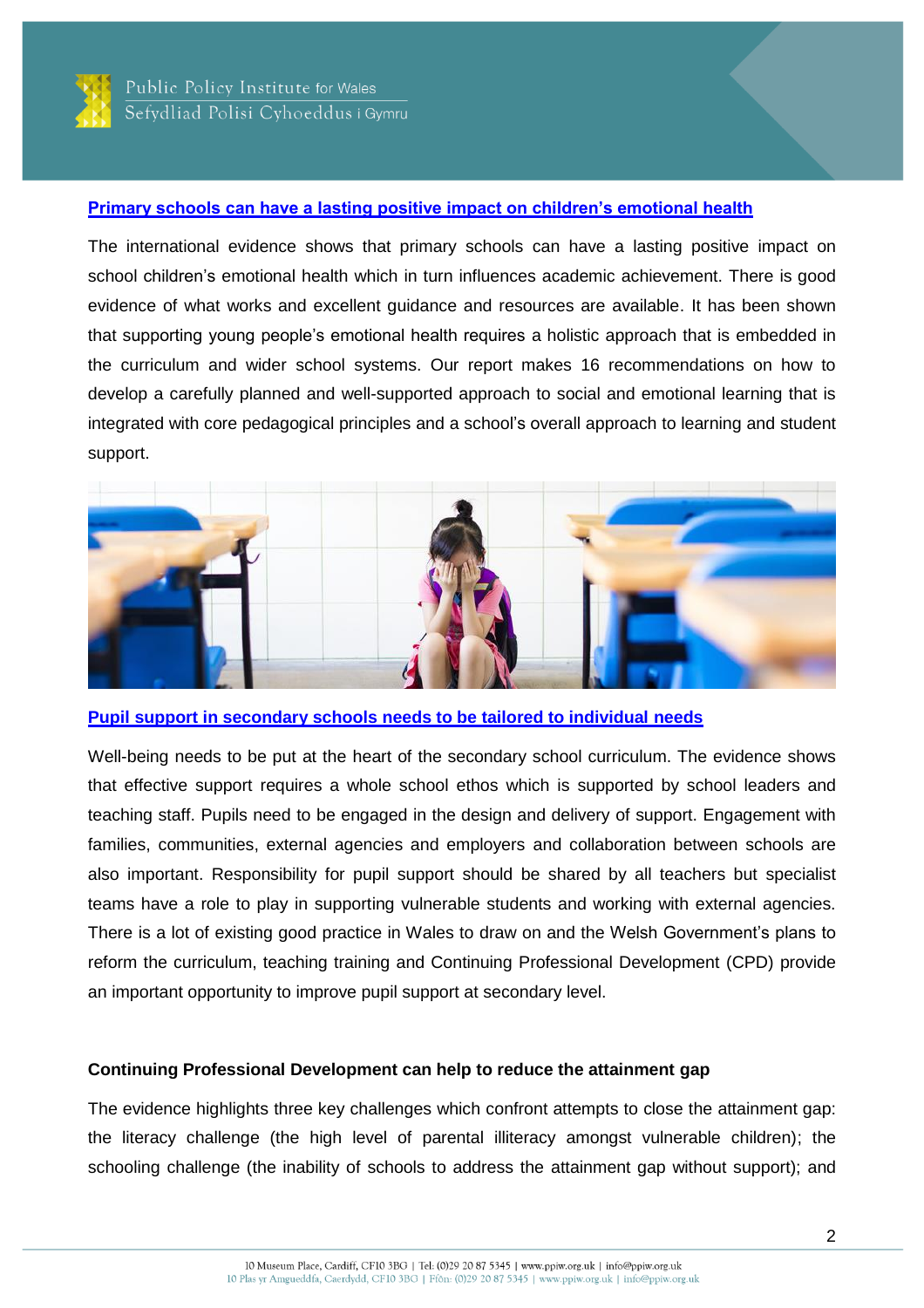

the community challenge (vulnerable pupils are likely to have lower levels of parental engagement, cultural and social capital). CPD can help to address these issues but is not sufficient on its own. Closing the attainment gap requires a combination of other measures including parental and community engagement in programme design, committed and competent school leaders, and specific classroom based approaches to raising the attainment of children from low income households.

#### **Arts education has the some potential to raise attainment in the most deprived schools**

Following Professor Dai Smith's report, 'Arts in Education in the Schools of Wales', we reviewed the evidence about the effectiveness of arts education in improving literacy and numeracy and reducing the attainment gap. This suggests that there is a link between arts education and academic attainment but it is small and indirect. Involvement in the arts and creative teaching probably increase pupil engagement and motivation which has a positive effect on attainment. There is only limited research on the impact of arts education interventions on the attainment gap. Experts suggest that arts education may make the biggest contribution in the most deprived schools where pupil engagement and motivation are more of a problem, but their impact depends on the quality of interventions and external support is needed to equip teachers to be more creative.

## **How to foster [high quality vocational education in Wales](http://ppiw.org.uk/files/2016/01/PPIW-Report-Fostering-High-Quality-Further-Education-in-Wales.pdf)**

Our report concluded that there is good practice across Wales but this is not being shared systematically to ensure that there is high quality provision in all colleges. It is important that colleges and employers work together to ensure that vocational education equips people for the kinds of work that is available. There is a need for effective CPD for lecturers and greater involvement of student representatives in governance and decision making.